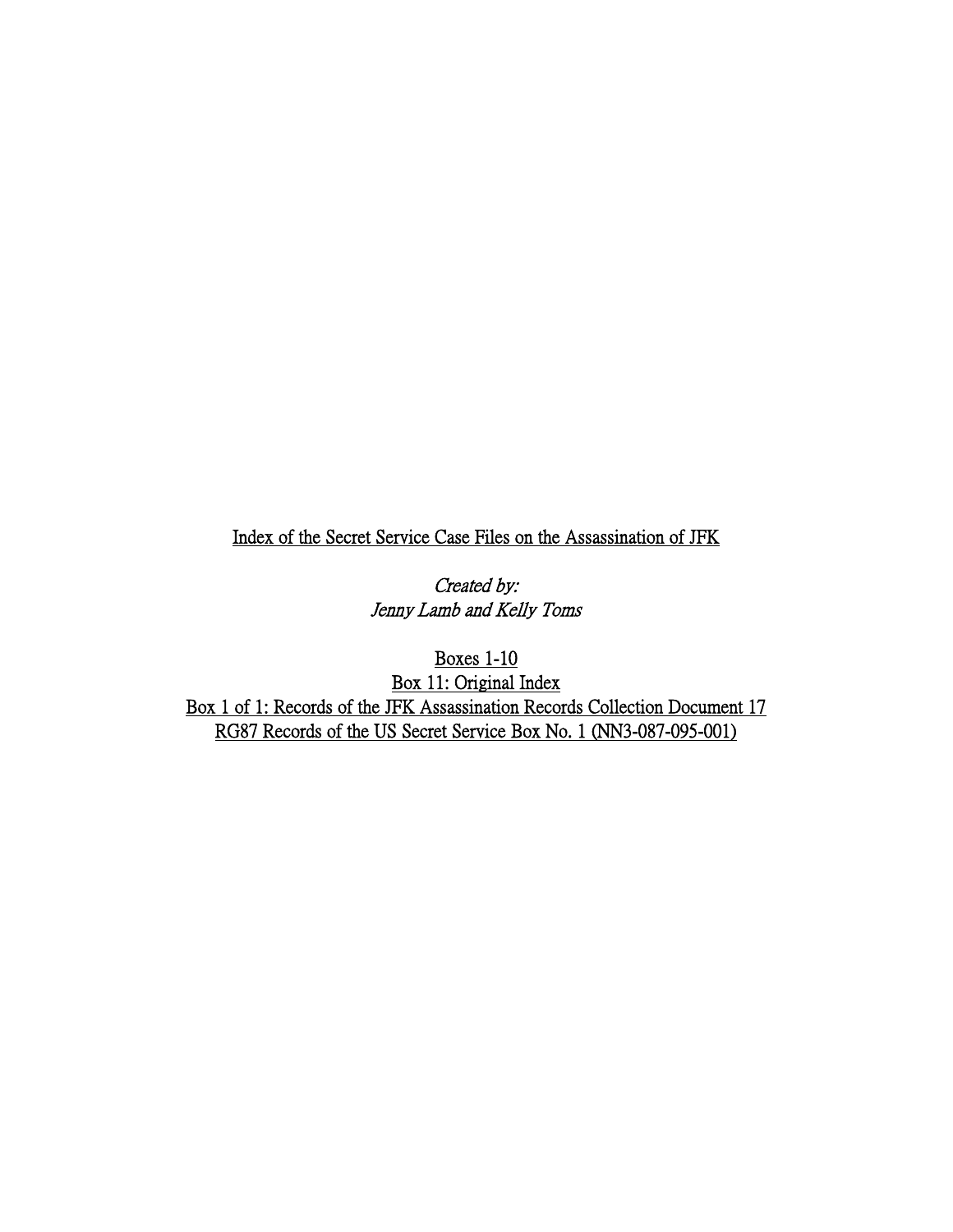## Box 1:

#### Document #1: DeMohrenschildts 12/19/63-7/26/79

Summary: This folder has a list of declassified documents and includes information about the DeMohrenshildts, from their childhood through the assassination and includes follow ups until the mid-1960's.

Reports of Interest: List provided of items in Document 1. 1041-- Report which summarizes early information on the DeMohrenschildts and gives other information about LHO. 742-- Report about facts uncovered in second interview of the DeMohrenschildts 1395-- Information from Dept. Of State telegrams about the DeMohrenschildts and their travel from Washington D.C. to meet with the Warren Commission.

#### Document 2: Mark Lane (Feb. 13, 1964 to Oct. 22, 1982, when documents were withdrawn)

Summary: This folder contains information about Mark Lane, Oswald's defense lawyer, from 1964 until the 1970's. He was present when officers arrested AWOL military personnel and his actions to further his conspiracy theories are included.

Reports of Interest: Two sheets containing withdrawal notices stating that documents were withdrawn because they contain otherwise restricted information. 12-- Report on Lanes involvement in an altercation occurring when two military officers were apprehending AWOL military personnel; Lane was not arrested. 1740-- Transcript of tape recording between Lane and Helen Markham,

witness to the Tippit shooting. 1382-- Report that foreign state officials heard Lane speak at a Budapest

conference, where he presented information about a conspiracy theory, and they were impressed by him.

#### Third Folder: George DeMohrenschildt (CO-2-34785) (No date given)

Summary: This box contains four pictures of DeMohrenschildt and two of DeMohrenschildt and his wife.

## Document 3: Lee Harvey Oswald 9/11/59-10/22/82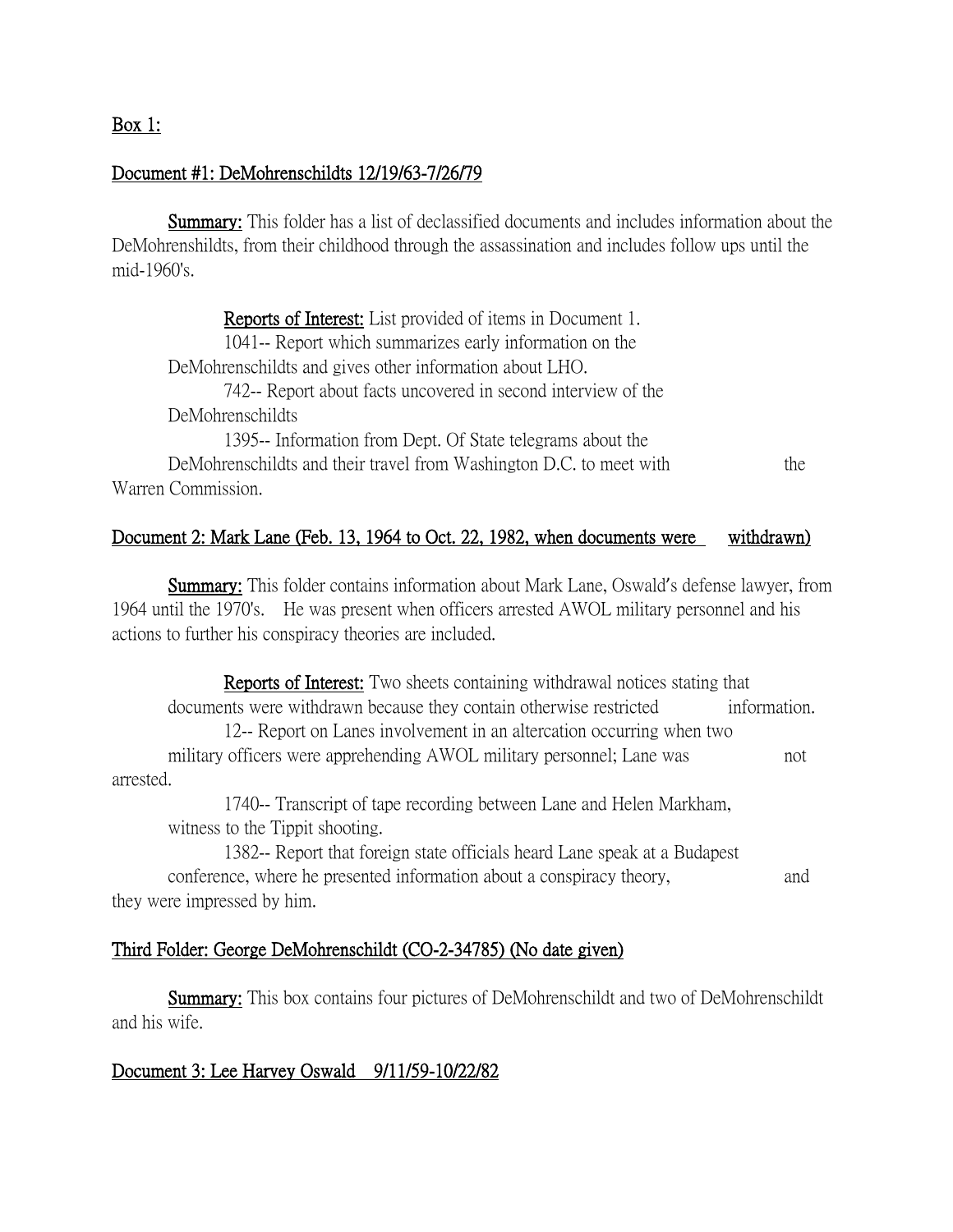Summary: This folder contains information about the personal life and effects of LHO including his medical files from the USSR and Marine service, autopsy report, diary, copies of personal documents and letters, and fingerprint cards.

> Reports of Interest: 487-- Letters written by LHO when in the USSR 1748-- Medical history from the USSR and suicide attempt 729-- LHO historic diary 732-- Copies of personal documents 1032-- Autopsy report on LHO 123-- Marine Corps medical file

## Document 4: Marguerite C. Oswald 11/25/63-3/1/66

Summary: This folder contains information about Marguerite (Oswald's mother), information that she gave to the government, and her feelings about the government.

Reports of Interest:-- Letter describing Marguerite Oswald's attempts to

have LHO's discharge upgraded from undesirable to honorable

1557--Typical report by FBI on Marguerite Oswald's activities

151--Transcript of interview with Marguerite Oswald on Nov. 25, 1963

732--This grouping contained many photocopies of materials such as LHO's discharge from the Marines, birth certificates for his daughters, a review form for his discharge application, and employer pay stubs.

Loose-- Legal brief brought by the US government for the forfeiture of rifle and revolver on the grounds that LHO used an alias to purchase them, and the purchaser (King) is fighting that.

Index about document 3 contents--LHO information

## Document 5: Marina Oswald 11/23/63-9/17/64

Summary: This document contained information about Marina's interviews and protection after the assassination, the families activities, and background checks on their acquaintances.

Reports of Interest: 1590-- Marina told the FBI that after Walker was shot

at, LHO left to get a look at Nixon 1717-- Information about an interview with Marina where she talks about

the Walker incident and when she locked Lee H.Oswald in the bathroom

562-- Details of interview with Marina by FBI agents and translated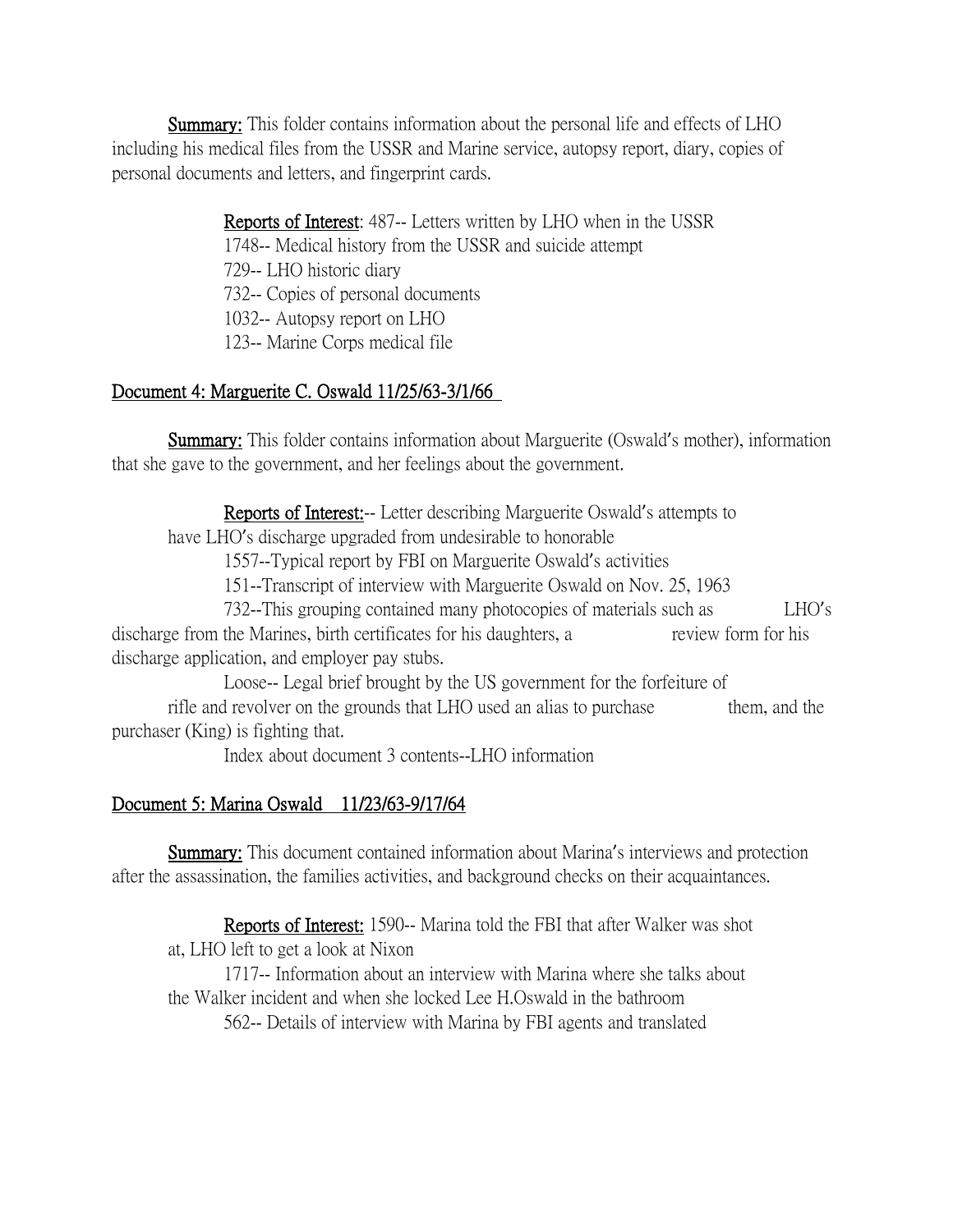## Box 2:

#### Document #6: Oswald, Robert (CO-2-34030) 11/25/63-12/30/63

**Summary:** Reports detailing the twenty-four hour protective services of Robert Oswald and family; and background information on Robert Oswald.

#### Document #7: Pic, John E. (CO-2-34030) 11/22/63-9/15/64

Summary: Background of John E. Pic and interviews with him concerning his half-brother Lee Harvey Oswald

Reports of Interest:17--Newspaper articles and reports detailing Lee Harvey Oswald's alleged defection to Russia.

#### Document #8: Ruby, Jack (CO-2-34030) 12/5/54-1/9/67

Summary: Background information on Jack Ruby.

Reports of Interest: --List of dates and events concerning Jack Ruby. 736--Report of J. Ruby being in Dallas Nov. 21, 1963. 1007--Interview with J. Ruby after Oswald was shot. 646--Habeas Corpus Writ issued for Ruby

## Document #9: Commission Correspondence (CO-2-34030) 12/3/63-10/20/64

Summary: Memo's concerning documents received, wanted, or returned by the Warren Commission; Correspondence from the USSS, the National Archives and the Warren Commission declassifying files that were to be published.

Reports of Interest: 1814--Memo concerning the Nix assassination film.

1496--Memo concerning the notes SA Bennett took before JFK's wounds became general knowledge.

1781--Memo mentioning newspaper clippings to be included in a report.

1781(b)--List of extra Personnel in Dallas as a result of the assassination.

1745--Entry from Oswald's diary.

1636--Travel record for JFK and FDR.

1608--Two tapes requested, concerning LHO in jail and his shooting.

1601--Tapes wanted from a Dallas TV station.

1500--Report of the search after the assassination.

1641--Allegations of misconduct by USSS men the night of Nov. 21, 1963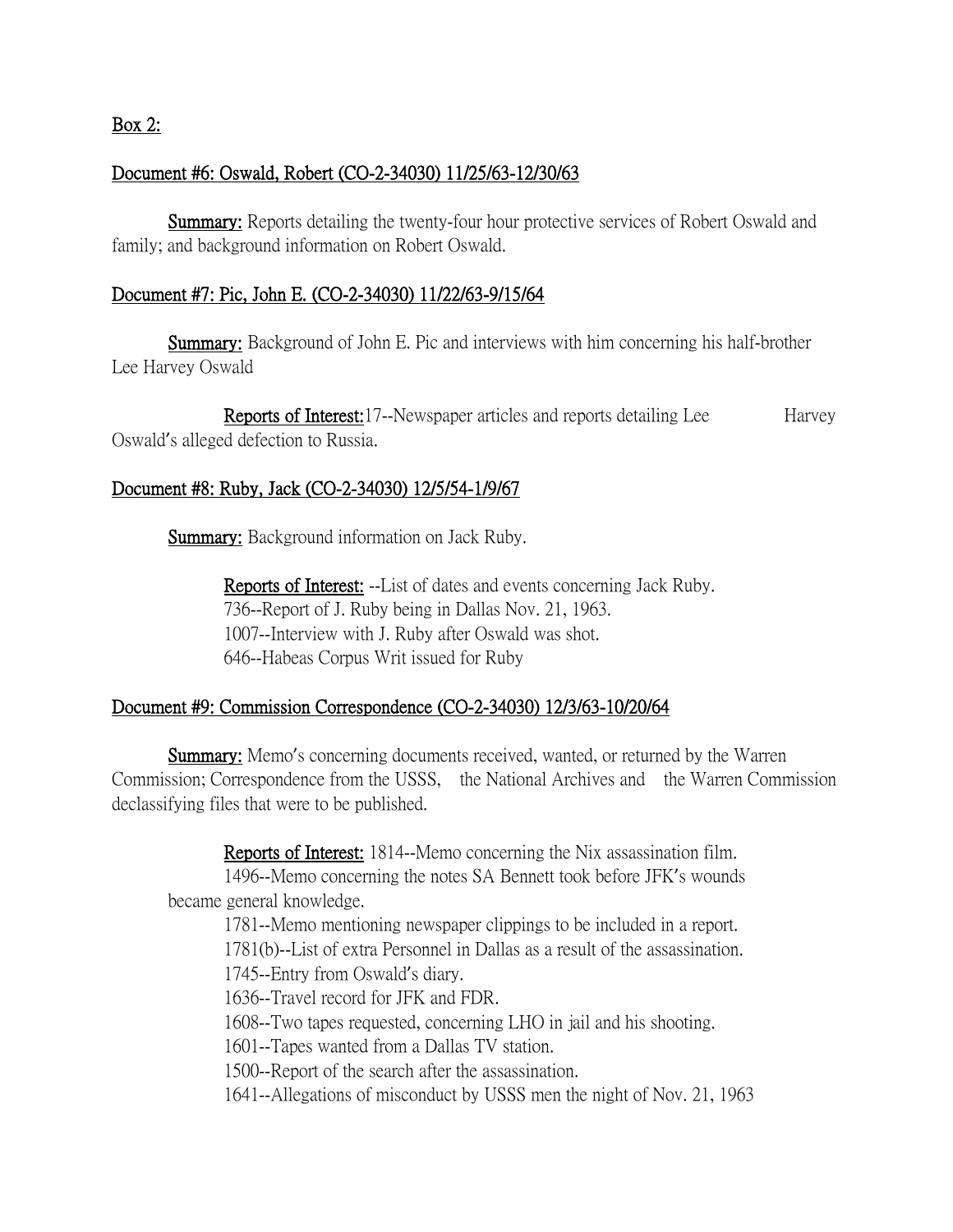1379--JKF's preferences on the placement of security on his Limo. 1353--Reports of Radio station and TV station tapes. 628--"Wanted for Treason" leaflet. 773--Handling of President's Limo. 800--Report of the sightings of a man believed to be LHO in Mexico City.

#### Document #10: Dallas TV Tapes (CO-2-34030) 11/22/63-5/18/64

Summary: Transcriptions from TV stations and radio programs concerning the JFK assassination

Reports of Interest: 236--A radio program transcript with Lee H. Oswald, Ed Butler, Carlos Bringuier, Bill Slater, and Bill Stuckey on Cuba

## Document #11: JFK Medical Reports 11/22/63 - 5/25/66

Summary: Medical reports gathered from various sources concerning the JFK assassination Reports of Interests:--Autopsy reports of JFK

--pathological exam of JFK

1865--Statements telling Vice Adm. George G. Burkley to release all material of JFK's to Robert Kennedy's custody

561--Statements from Parkland's physicians and staff

--Letter requesting inspection of medical reports due to criticisms of the WC report made in book form. A note follows indicating "probable embarrassment" to the USSS

--Newspaper clipping concerning JFK's brain

--Memo informing all present during autopsy not to reveal what they've seen or heard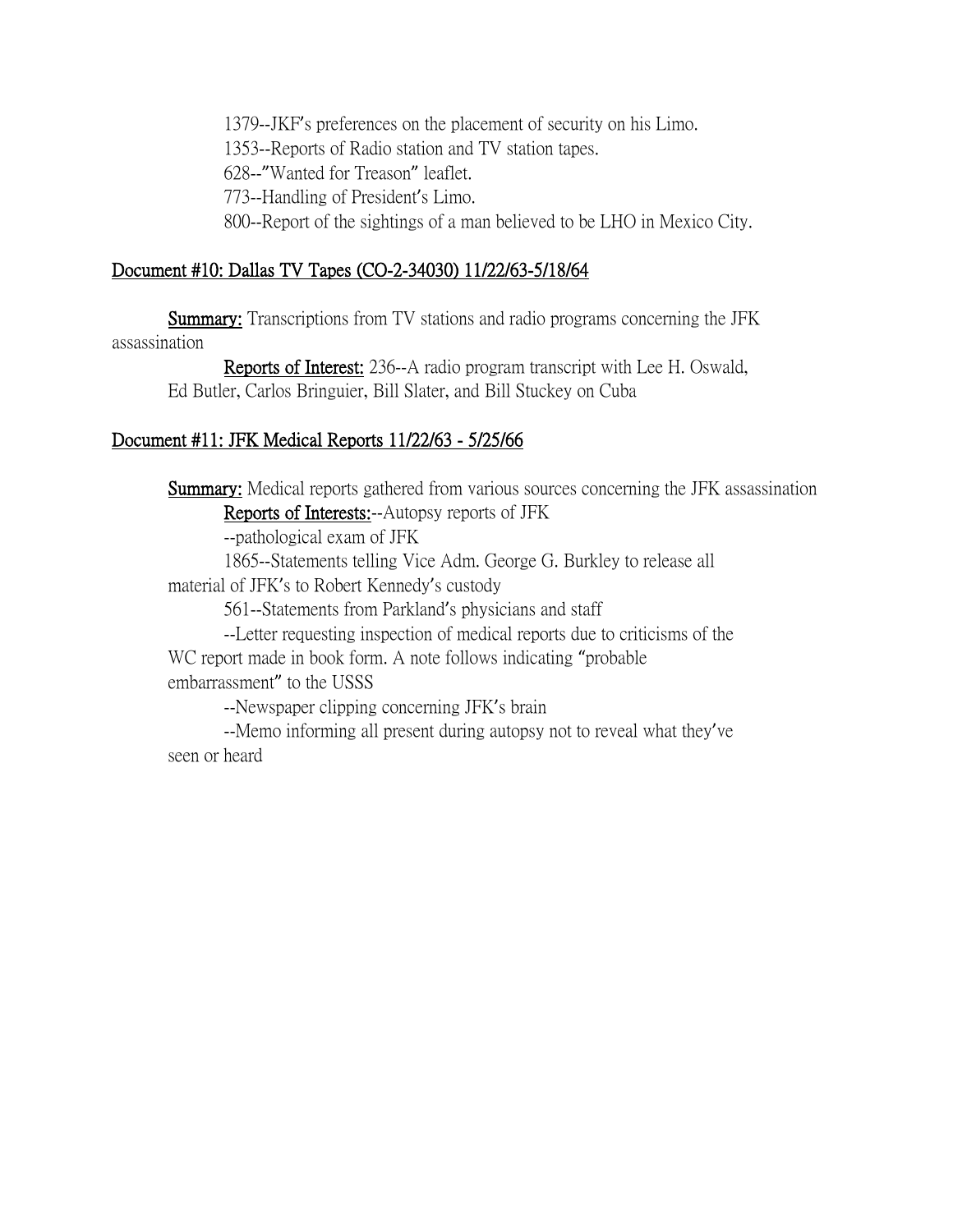#### Box 3:

## Other Agency**'**s Reports Document #12 (CO-2-34030) 11/5/47-3/20/64.

**Summary:** Background on Lee Harvey Oswald and Marina Oswald; Tax statements and other federal documents concerning Jack Ruby and Oswald; Reports concerning the TSBD and Rifle Ammunition; and background on Oswald's trip to Mexico and Russia.

> Reports of Interest: 1061--detailed background of Marina Oswald. 1081--Oswald's attempted suicide written in his diary. 901--discussion of the use of neutron activation test to identify assassin. 944--Report on the rifle ammunition used by L.H. Oswald. 949--Oswald's Mexican trip dates. 14--Correspondence of Oswald's while trying to reenter the U.S. 157--Interviews with Oswald at the U.S. Embassy.

## Document #13: Agent**'**s Statements (CO-2-34030) 11/22/63

Summary: An indexed folder of statements from each agent that was on duty in Dallas, TX. when the president was shot.

## Folder 1 Document # 14 (CO-2-34030) 11/26/63-10/15/76

Summary: This folder contains information about LHO's personal items when they were inventoried, security reports about the day of Nov. 22, 1963, and DPD phone logs from the time of the assassination.

Reports of Interest:-- This is a letter from DPD stating it will cooperate with the Freedom of Information Act in releasing JFK documents. 256-- No. 11176 contains an invoice of items found at the TSBD crime scene; No. 11177 is an invoice from when LHO was arrested; No. 11178 was from Ruth Paine's house; No. 11194 was from 1026 N. Beckley. 992-- Security reports about protection of JFK on Nov 22, 1963; police assignments; chronological report of events; and DPD security investigation. 168--Phone logs for DPD between 12 pm and 2:30 pm on Nov. 22, 1963.

## Folder 2 Document # 14 (CO-2-34030) 11/26/63-10/15/76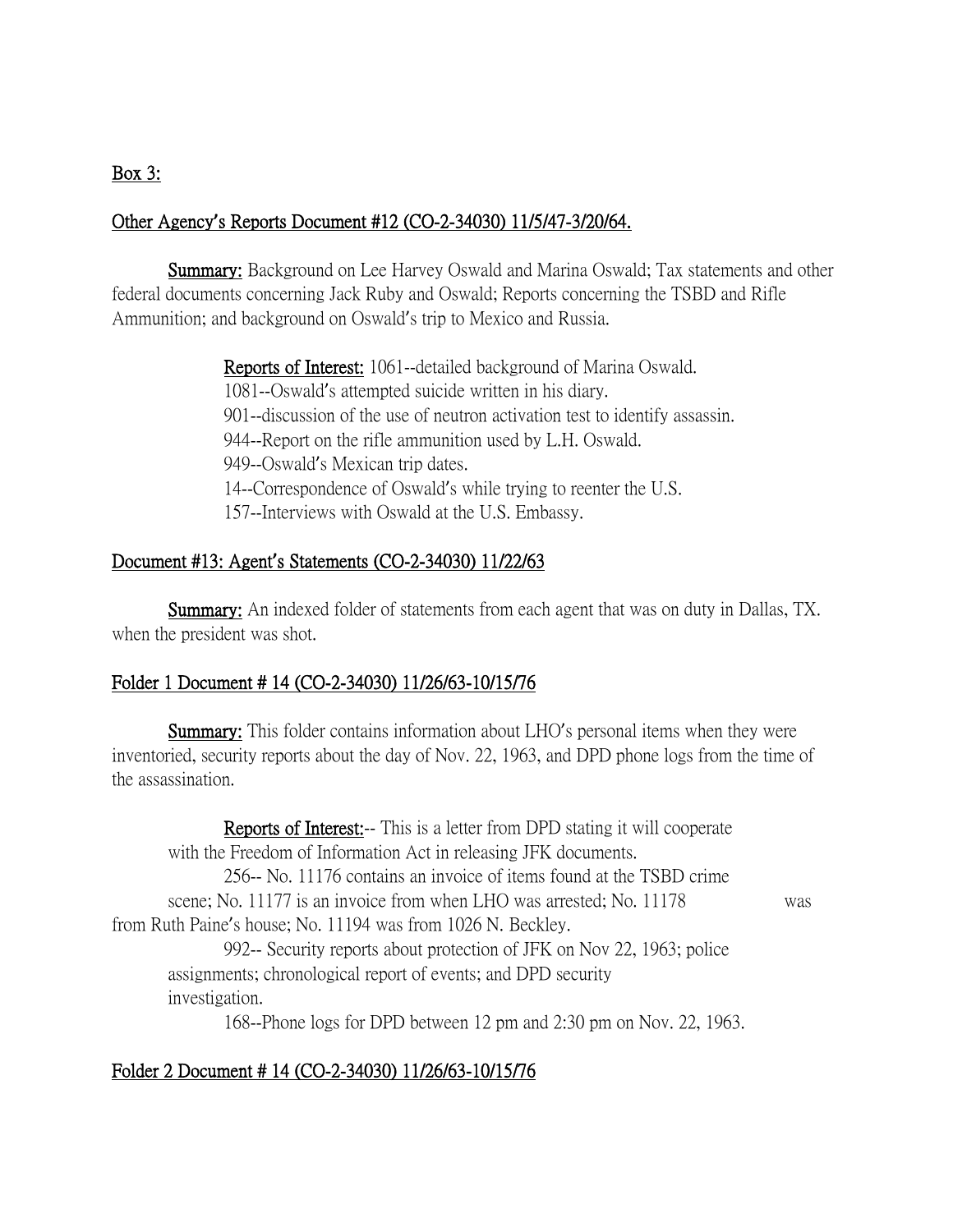Summary: This folder contains the investigation of the Operational Security involving the transfer of LHO on Nov. 24, 1963.

Reports of Interest: An envelope (first item in folder) containing copies of pictures in LHO's billfold at the time of his arrest at the Texas Theater.

909--This entire folder is #909 and contains the investigations of Nov. 24,

1963. There is a key and diagram of the parking area; reports on security in the city hall basement at the time of the shooting and officer statements and assignments are included too.

909-- This report gives information about Ruby, his non-cooperation, but no notes were taken by officers.

## Folder 1 Document #15 (CO-2-34030) 11/22/63-6/20/64

Summary: background of Oswald and Jack Ruby; Background on "The Cellar" where Ruby hung out; and Medical information pertaining to JFK

Reports of Interest: 345--interview with Oswald after alleged defection to

Russia.

424--Dial D. Ryder's involvement with Oswald's rifle.

324--Oswald's actions from the assassination to his arrest and the witness statements of his actions.

338--Oswald's interview by the Dallas police

341--Medical information provided by the USSS and the doctors at Parkland.

199--Report lists content of LHO's billfold and items that were seized in the execution of a search warrant of LHO's premises.

159--Report says that there is an enclosed film from a tv station that shows the shooting of LHO by Ruby.

122--Information obtained that LHO was a member, but not an officer of Fair Play For Cuba Committee.

108--Investigation shows A. Hidell ordered an Italian rifle from Klein's Sporting Goods, Chicago.

## Document #15: JFK Medical Reports (CO-2-34030) 12/10/63-12/10/70

Summary: Memos concerning Harold Weisberg's request and denial for access to JFK's Medical Records.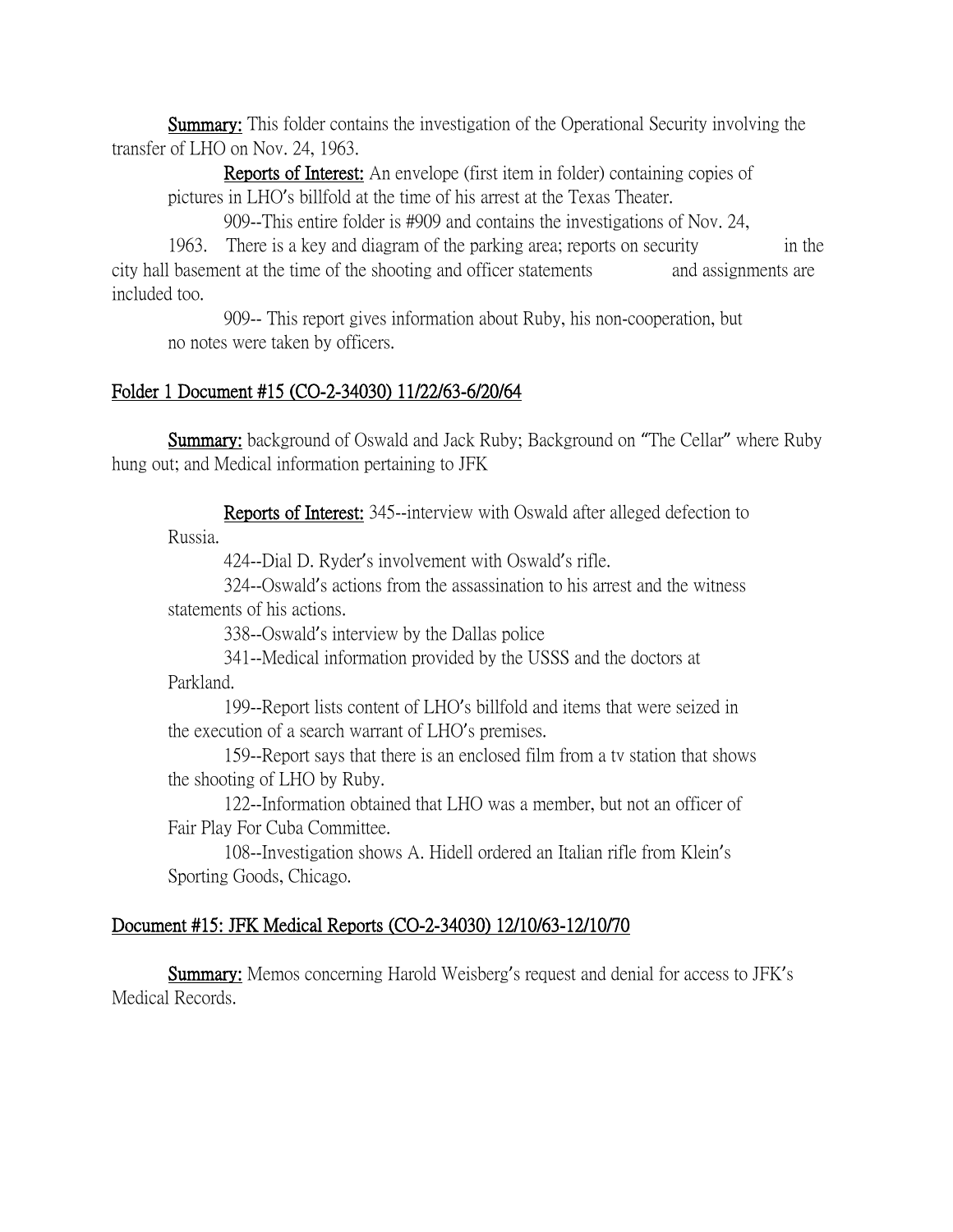## Box 4:

#### Folder 2 Document #15 (CO-2-34030) 12/3/63-12/10/63

Summary: Investigative reports, which focused mostly on Oswald and the events leading up to and preceding the assassination of JFK.

Reports of Interest: 559--Information about where Oswald's revolver was manufactured.

515-- Partial information contained in a notebook found on Oswald when arrested at the Texas Theater on Nov. 22, 1963.

447--Preliminary special Dallas report #2, covering the events immediately following the assassination and the statements of Oswald's arresting officers and includes his arrest report. 554--Interview of Marina Oswald, in which she states that Mrs.

Marguerite Oswald had information about the attempted assassination of former General Walker.

576--Letter detailing investigations as to whether LHO went to Mexico before the assassination.

517A--Negative replies to FBI questions about LHO, guns, and a possible trip to Mexico. He was identified as placing an order for Fair Play For Cuba pamphlets at one site in New Orleans.

517--Investigations failed to establish that the "Fair Play For Cuba Committee" had offices at 544 Camp Street, New Orleans. No one was found

who remembered seeing LHO at this address.

469--Witnesses to the J.D. Tippit murder were interviewed and their statements collected and included. LHO is positively identified, and his movements just prior to the shooting and shortly after were retraced.

#### Folder 3 Document #15 (CO-2-34030) 12/11/64-8/4/64

Summary: This folder contained mostly information on Oswald and Ruby and their possible connections.

Reports of Interest: 656--Report explains how the bullet made its way to the FBI after being found on a stretcher at Parkland Memorial Hospital. 689--Newspaper clipping about Karen Lynn Bennett, arrested for carrying a gun to Jack Ruby's bond hearing. She knew Ruby since she was a stripper at the Carousel Club, and he wired her \$25 before he shot LHO. 281-283--Report gives results of handwriting tests performed on letter sent to Ruby, threatening officials. Determined not to be written by prime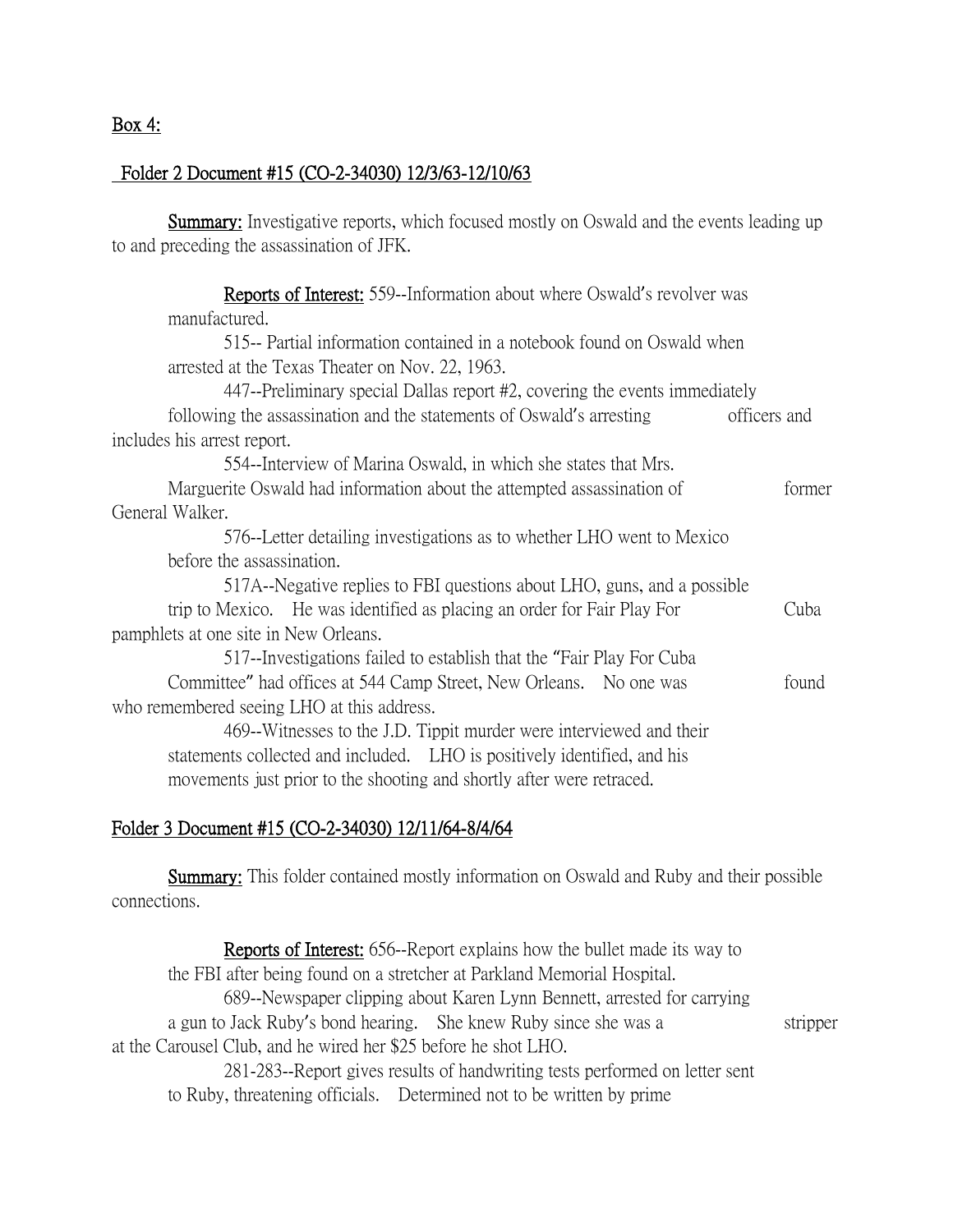suspects.

| 705--Oswald alleged to have learned while in Mexico City in the latter      |        |
|-----------------------------------------------------------------------------|--------|
| part of Sept. 1963 that there was a plot to assassinate Castro, and Kennedy | had    |
| been advised of the same.                                                   |        |
| 620--Investigation disclosed that the information furnished (Ferrie         |        |
| associated with LHO in New Orleans and trained LHO to use a rifle, etc.)    | 1S     |
| without foundation.                                                         |        |
| 633--The precise trajectory of bullets striking Kennedy cannot be           |        |
| positively ascertained by the resulting wounds. Statements obtained from    |        |
| physicians who attended the President at Parkland Hospital.                 |        |
| 641–Inquiries made in Dallas and in Ft. Worth to establish a chronology of  |        |
| residences and places of employment for LHO from the time he returned       | to Ft. |
| Worth from the USSR until Nov. 22, 1963                                     |        |
| 632--Additional info received from Marina regarding attempted               |        |
| assassination of former General Walker. Also containing whereabouts of      | LHO    |
| during the month of Oct. 1962                                               |        |
| 563--Autopsy report obtained: Tippit struck (wounded) by three shots (4     |        |
| bullets found). Bullets should be satisfactory for ballistics comparisons.  |        |
|                                                                             |        |

#### Folder 4 Document #16 (CO-2-34030) 11/28/63-3/31/64

Summary--This folder contained mostly information about LHO's trip to the USSR and information dealing with the assassination itself (wounds, treatment) as well as information about video clippings.

Reports of Interest: 1274--Response to inquiry about televised interview with physician regarding assassination. Tape was not found.

1256--Survey of broadcast recordings from radio and tv indicates approx. 200 hours of recordings available.

1203--Witnesses recall LHO from a trip from New Orleans to LeHavre, France. Their contacts and conversation were limited.

1109--Response to inquiry about scars on Oswald's left wrist. They were not reported by DPD but are in the autopsy report.

1053--Describes Connally's wounds.

969--Diagram and description of wounds suffered by Governor Connally at the time of the assassination of Pres. Kennedy.

1349--List detailing contents of video from KRLD-TV Dallas.

1032--Dallas P.D.'s complete file on the attempted assassination of Gen. Walker on April 10, 1963.

837--Secret Service investigation discontinued in Los Angeles on Dec. 18, 1963.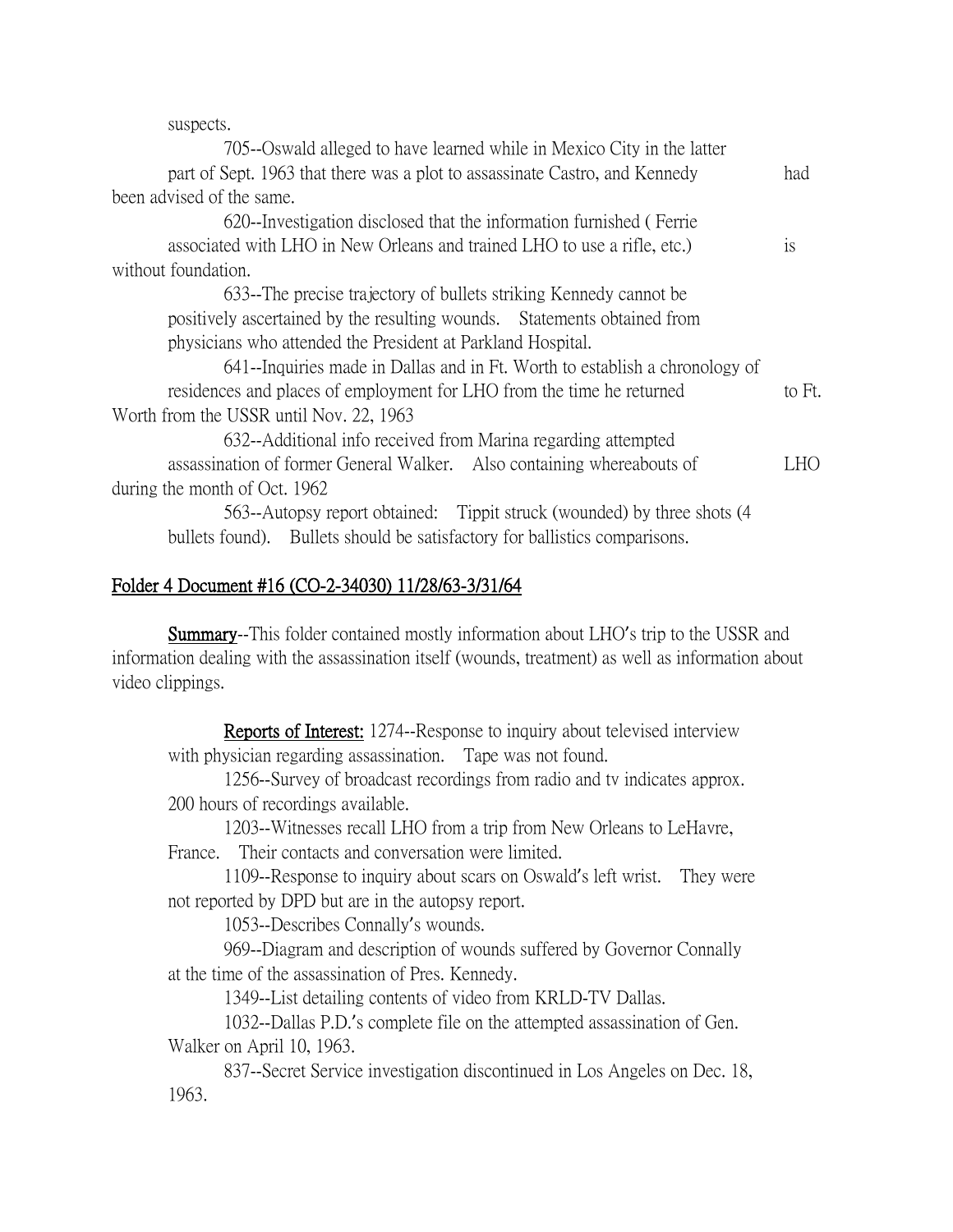177--Information about DPD interviews of LHO up to the time he was

shot.

200--General info about LHO Marine guidebook, Cuban connections, and Dean Andrew's phone call from Clay Bertrand.

## Folder 5 Document 15(CO-2-34030) 11/30/63-6/10/64

Summary: This folder contained a great deal of information about the investigation into the "Wanted for Treason" file, Cuban information, and legal matters.

Reports of Interest: 1366--At the request of an US Attorney, a reporter,

Harry McCormick, was interviewed about possible information on the "Wanted for Treason" leaflets.

--Information gathered on anti-Castro Cuban groups.

1571--Photos and reports on the three men who participated in the line up at DPD headquarters after LHO was arrested on Nov. 22, 1963.

1505--Robert Surrey identified as the person for whom Klause printed the "Wanted for Treason" leaflets.

1552--Affidavit of Inspector Kelley.

1567--Kelley wrote a memo about when he went to Dallas to assist in the re-enactment of the assassination.

1516--Audio tapes and radio logs obtained from all radio stations in the Dallas and Ft. Worth area that reported having any tape covering Nov. 22 - 25,

1963.

1509--Information about what SAIC Sorrels did when Ruby shot LHO and his conversations with Ruby.

1388--Information about bus travel between Dallas and Mexico City attached.

1374--Top Secret document relating to assassination of JFK seen on the seat of Hale Bogg's car at the Baltimore airport.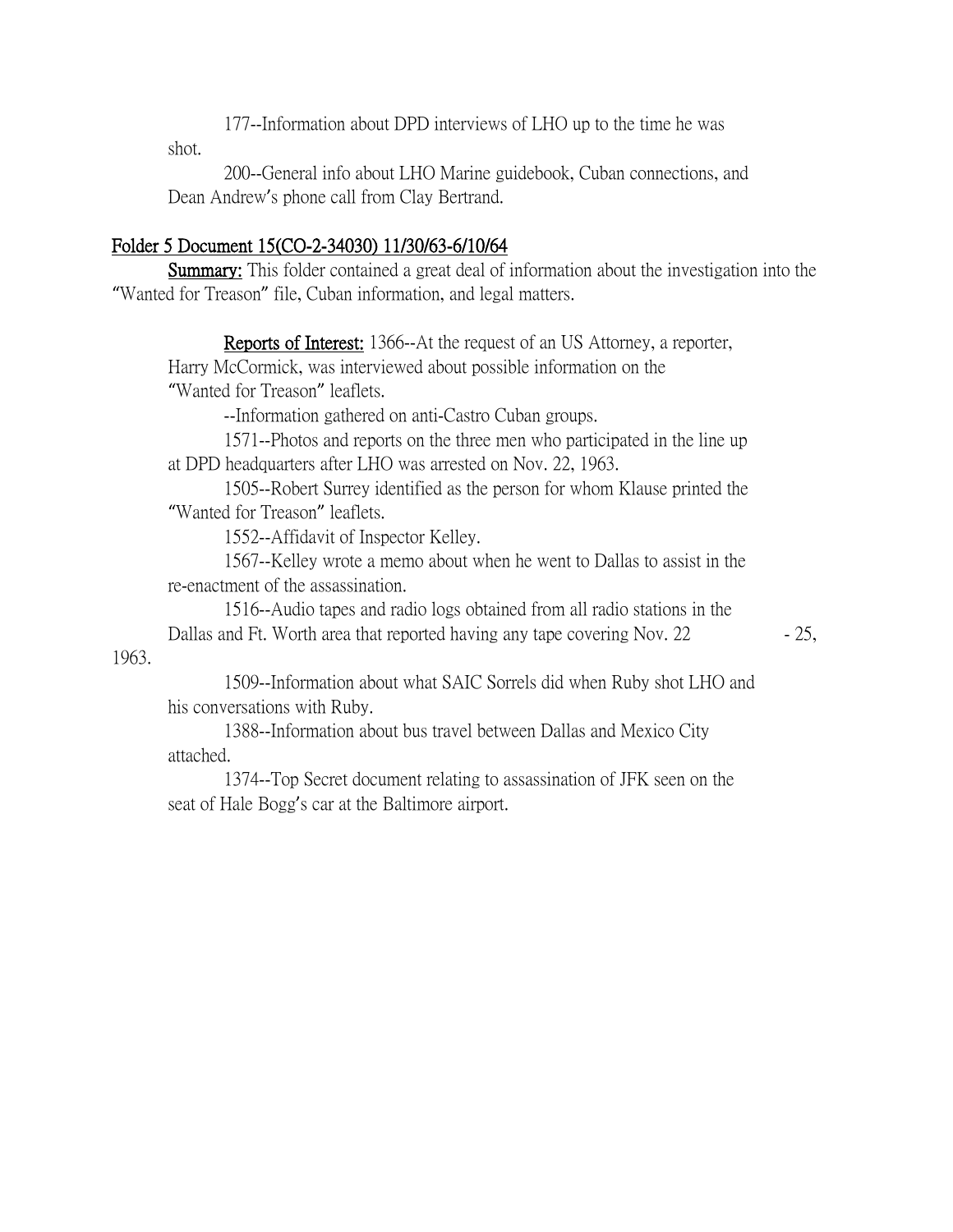## Box 5:

## Folder 7 Document #15 (CO-2-34030) 4/6/65-3/30/67

Summary: William Somersett's accusation of Robert Kennedy's prior knowledge of an assassination plot; Dean Adams Andrews attempted interview by the USSS; Oswald's involvement with the KKK; Mail order sale of allegedly official copies of JFK's death certificate; report of a copied training film

Reports of Interest: 269--William Somersett's discussed mental condition and fitness as a source of reliable information.

--A collection of articles appearing in New Orleans papers pertaining to the Garrison investigation.

--Report of an assassination training film that was copied by Mr. George W. Colburn and returned to Dallas.

## Folder 1 Document #16: The Paines (CO-2-34030) 11/25/63-12/5/65

Summary: Ruth and Michael Paine's background information; information of an informant affiliated with the Johnson-Forest Group; mention of a Thomas Vallee

Reports of Interest: 330--George Paine's connection to the Socialist

Workers Party.

671--Ruth Paine's disclosure to an FBI agent, before the assassination, that Oswald worked at the TSBD.

## Folder 2 Document #16: The Paines (CO-2-34030) 2/10/64-4/6/64

Summary: Ruth and Michael Paine's background information; and interviews with Fredrick Fraley, Jr.

Reports of Interest: 1381--Fredrick Fraley, Jr. accuses the Young family of expressing procommunist feelings. 1320--Connection is made between the Paines and the Forbe's estate.

## Folder 1 Document #17(CO-2-34030) 7/2/61-3/12/64

Summary: Reported Lee Harvey Oswald sightings; Oswald's trip to Mexico and Russia; transportation records trying to trace Oswald; Background on the Paine family and Lee Oswald; FBI lab reports concerning the assassination of JFK; Background on Mark Lane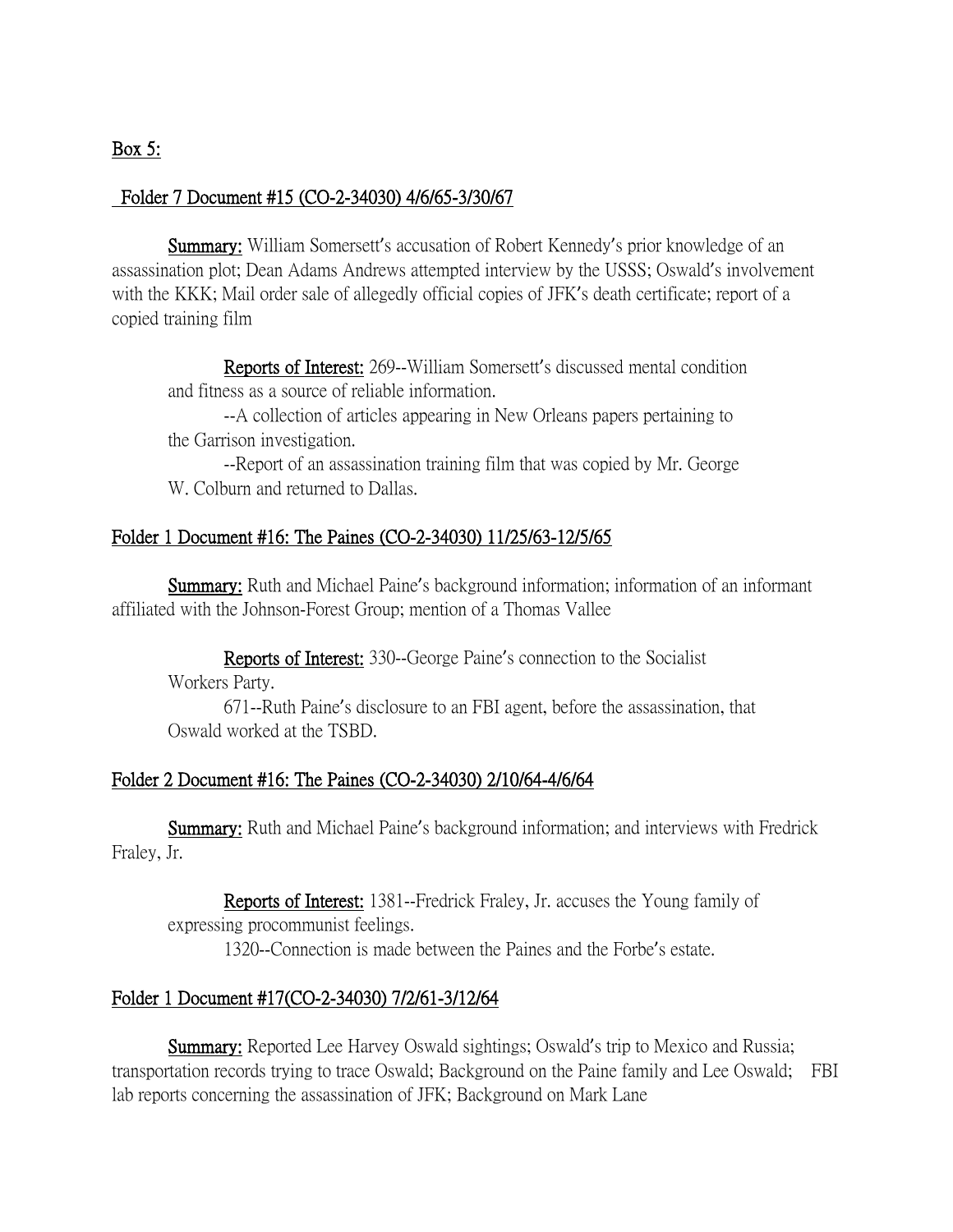Reports of Interest: 506--Oswald was recorded as entering Mexico Sep.26, 1963 and leaving Oct. 3, 1963.

74--Lab report from the FBI with results from the examination of firearms, spectrographic, microscopic analysis, fingerprints, document.

490--Custom records are examined for evidence of Oswald, his wife, or mother entering Mexico, but came back negative.

103--Examination of the alleged rifle used in the assassination.

104--J. Edgar Hoover's report to the USSS concerning the results of the FBI's findings on the assassination.

15--Oswald's alleged defection to Russia

750--Interviews with Oscar Wyatt, friend to President Johnson; Harry Nier; and Morris Rutland about possible knowledge of assassination plots.

1323--Friends of the Paines were connected with "The Folkdancer," a trade name for a mail order business in Cuba and South America.

--Mark Lane's film and book "Rush to Justice."

--Mark Lane's antiwar activities and association with Jane Fonda and Henry

Newton.

424--newspaper article about the man that mounted and adjusted a sight on a gun for a man named Oswald.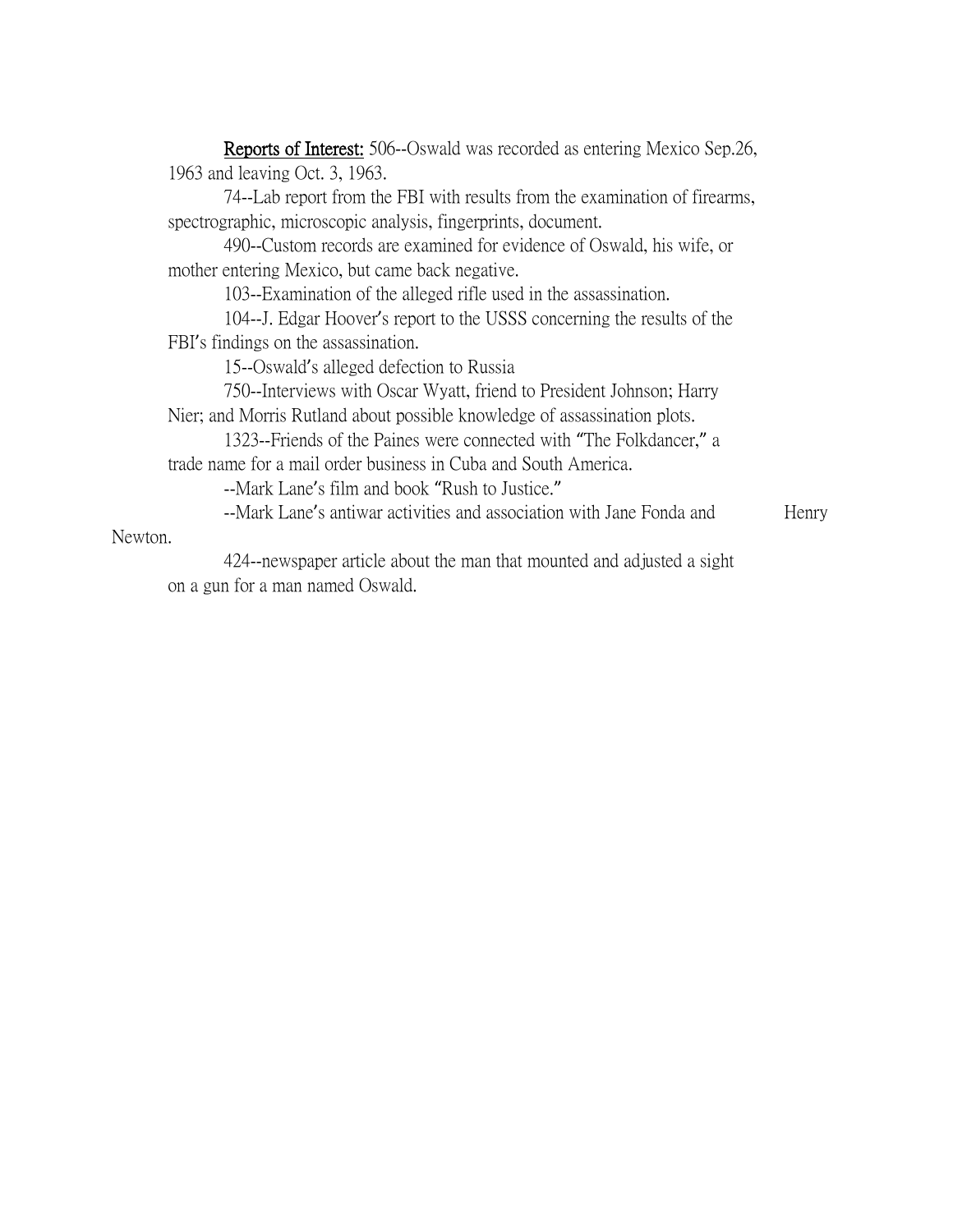## Box 6:

#### FBI Repts. Folder #2 Document 17: 12/4/ 63 - 4/20/64

Summary: Contains several FBI documents about Marina Oswald, Ruby and reports from FBI laboratories on clothing from LHO and JFK.

Reports of Interest: 351-353--Laboratory analysis on the clothing worn by LHO and JFK at the time of the assassination.

717--A list of all people with photographs or movies relating to the assassination.

Two after 1147--Letter written to the Warren Commission voicing belief that LHO was after Connally, not JFK.

One before 1329--A note outlining some sort of investigation.

1334--Report of Klein's, Incorporated regarding assassination rifle and the destruction of all 1962 serial numbers of rifles sold.

1313--Report on damage to windshield of Presidential limousine

1201--Statements from Yuri Ivanovich Nosenko, a Soviet defector, with regards to LHO

## FBI Repts. Folder #4 Document 17: 10/31/ 63 - 8/23/79

Summary: A folder of formerly classified documents

Reports of Interest: Prior to 1148--Traces four documents classified secret 1148--A formerly confidential report about people speaking out against the WC not soon after it was released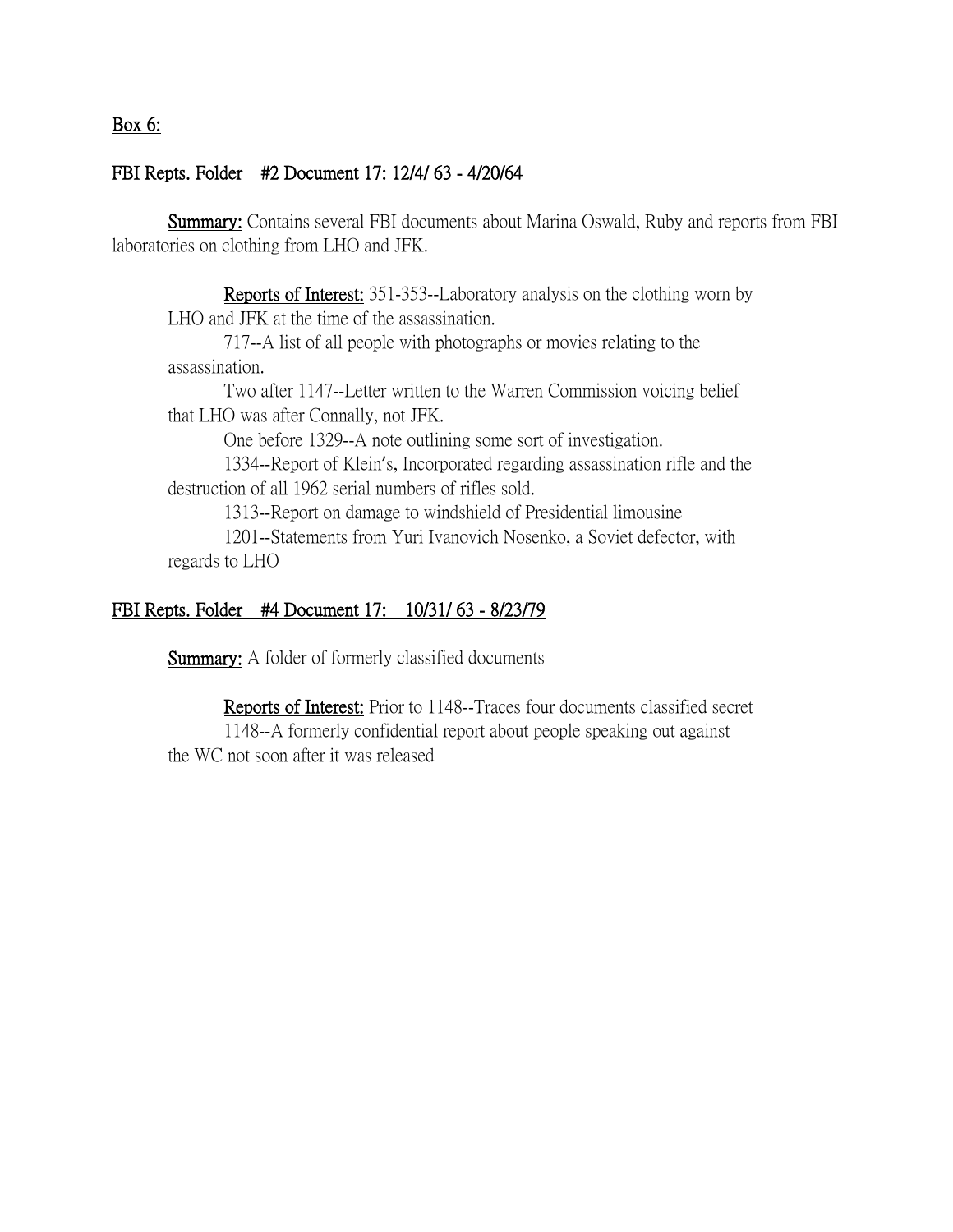#### Box 7: 11/28/63-2/23/67

#### Exhibit 5: Texas School Book Depository

Summary: Photos of Dealey Plaza and Texas School Book Depository

#### Exhibit 5: Reconstructing the Assassination of the President

Summary: Photos of the reconstruction and Dealey Plaza

#### Exhibit 4: President**'**s Limo

Summary: Photos of the limo and interior of car

#### Exhibit 4: Still shots from the Zapruder Film with Negatives

Summary: Zapruder still shots with negatives

#### NNDC Warren Commission Files (T): (fifth folder in box): Empty

#### Exhibit 4: Lee Harvey Oswald

**Summary:** Pictures of LHO being shot, handing out leaflets, with rifle, and negatives

#### Exhibit 4: Photographs taken at the scene of the murder of Officer Tippit

Summary: Photos at the scene of Tippit's murder

#### Exhibit 4: Photos of the Texas School Book Depository and the Texas Theater

Summary: Photos of the TSBD and the Texas Theater and a map of Dallas

#### Commission Exhibit [sic] # 392: President**'**s Limo

Summary: Photos of the limo after Kennedy was shot

#### Withdrawal Forms

Summary: Exhibits 6 and 7 of Trade Mart and shooting of LHO: checked out File RG87 :Withdrawn from Ex. 4-5 Ex. 1 oversize: Placed in Box 15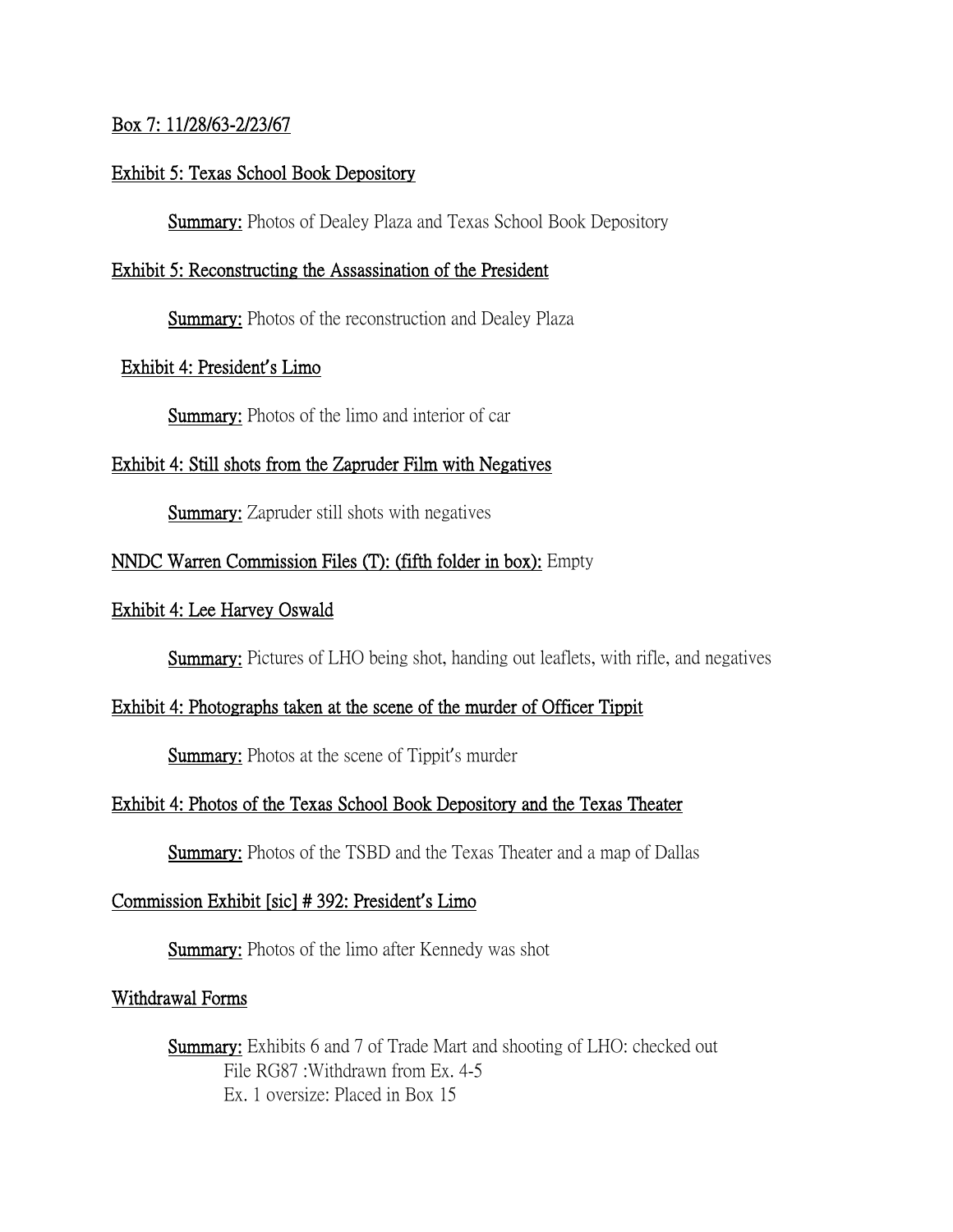Ex. 2 of Reconstruction File (Ex. 3): Checked out Certain negatives are checked out

## Exhibit 5: Photographs of the President**'**s Car

Summary: Interior and exterior shots

## Exhibit #5: Photographs of JFK in the Motorcade

Summary: Photos of JFK before and after being shot

## Unmarked folder on David Ferrie

**Summary:** David Ferries association with Oswald and alleged connection to the assassination.

Reports of Interest: 916--Activities of David Ferrie and Melvin Coffey on dates after the assassination.

## Negatives of the Presidents Limousine

Summary: Six negatives of the limo, and two of the Secret Service records

## Exhibit #5: Photograph showing location of skull Fragments

Summary: One picture with arrows in Dealey Plaza

## Exhibit #5: Oswald enters the Jail For a Line-Up And Press Conference 11/24/1963

**Summary:** Pictures of LHO at the press conference and the reporters

## Correspondence Re: Disposition of Exhibits

**Summary:** There is a portion of the Federal Register

## Exhibit #5: Photographs of LHO passing out Circulars in New Orleans

Summary: There are photos and negatives

Withdrawal notice: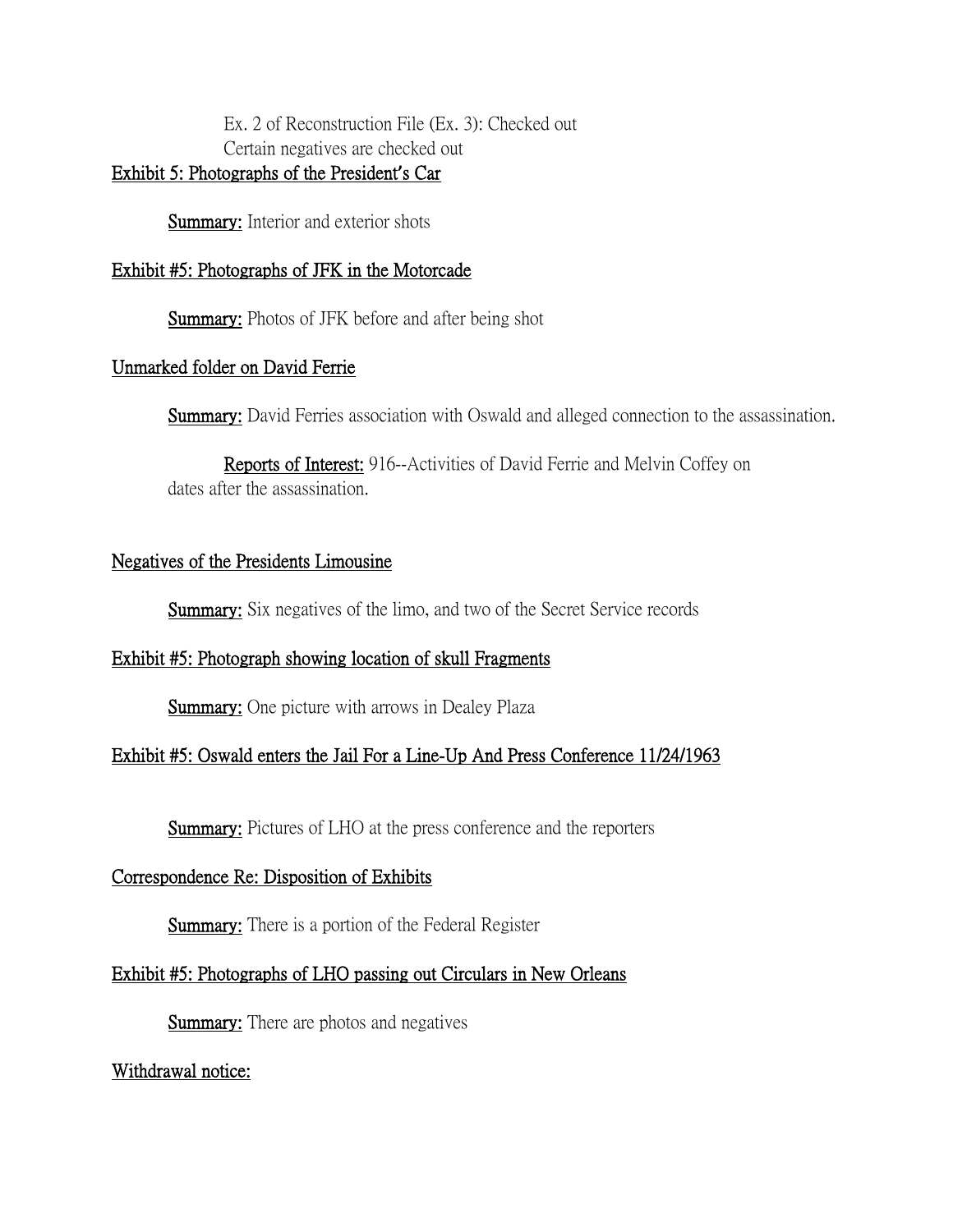Summary: Exhibit 7 film re: the Trade Mart in Dallas: withdrawn from box 8 (Doc 18) for preservation purposes

# Exhibits #5: Mrs. Lee Harvey Oswald

Summary: Three pictures of Marina Oswald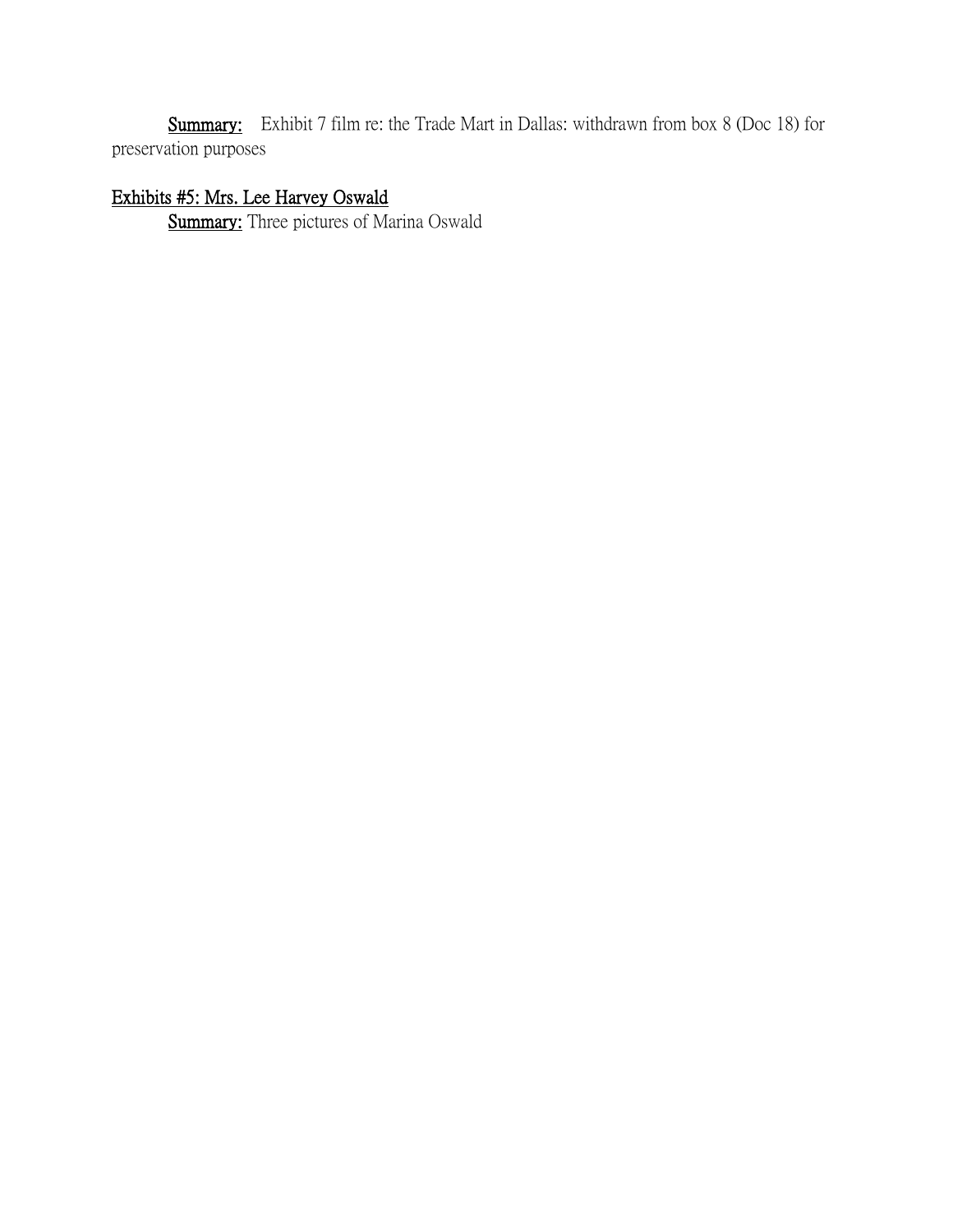## Box 8: Nov. **'**61-12/22/69

#### Exhibit #9:

Summary: Notice that WWL-TV film showing LHO and someone else passing out circulars in New Orleans: withdrawn for preservation; Exhibit 10: WDSU radio recording of LHO on 8/21/63 withdrawn

#### Empty Envelope

## Exhibit 8:

Summary: Note of Harold Weisburg letter was enclosed with a copy of the WDSU film

Exhibit 10: Note that it was the WDSU recording

#### Withdrawal Notices:

**Summary:** Exhibit 11, duplicate copies of tapes one and two, interviews of Marina Oswald on 11/24/63, withdrawn for preservation; Unidentified Exhibit #: copies tapes of Marina interview

## Exhibit 11 Envelope: EMPTY

#### Withdrawal Notice:

**Summary:** Exhibit 12-- tapes, copies of Ex. 11, tapes 3, 4,  $\&$  5 of Marina interview for preservation; Bx 10-- Tapes 1-a, 1-b, 1-c, withdrawn for preservation

#### Exhibit 12 Envelope: EMPTY

#### Unlabeled Envelope: EMPTY

#### Withdrawal Notices:

Summary: Ex 19-- Motion picture film, "Nix" Ex. 20-- Zapruder film: 2 copies made by Life for Secret Service Ex. 18-- Drew Pearson radio broadcast of Nov. 30, 1963 Ex. 14-- Recording of Robert Oswald and Marguerite on Nov 25-26, 1963 Ex. 15-- Tapes of interview of Mrs. Oswald Doc. # 1172: Film of assassin by Nix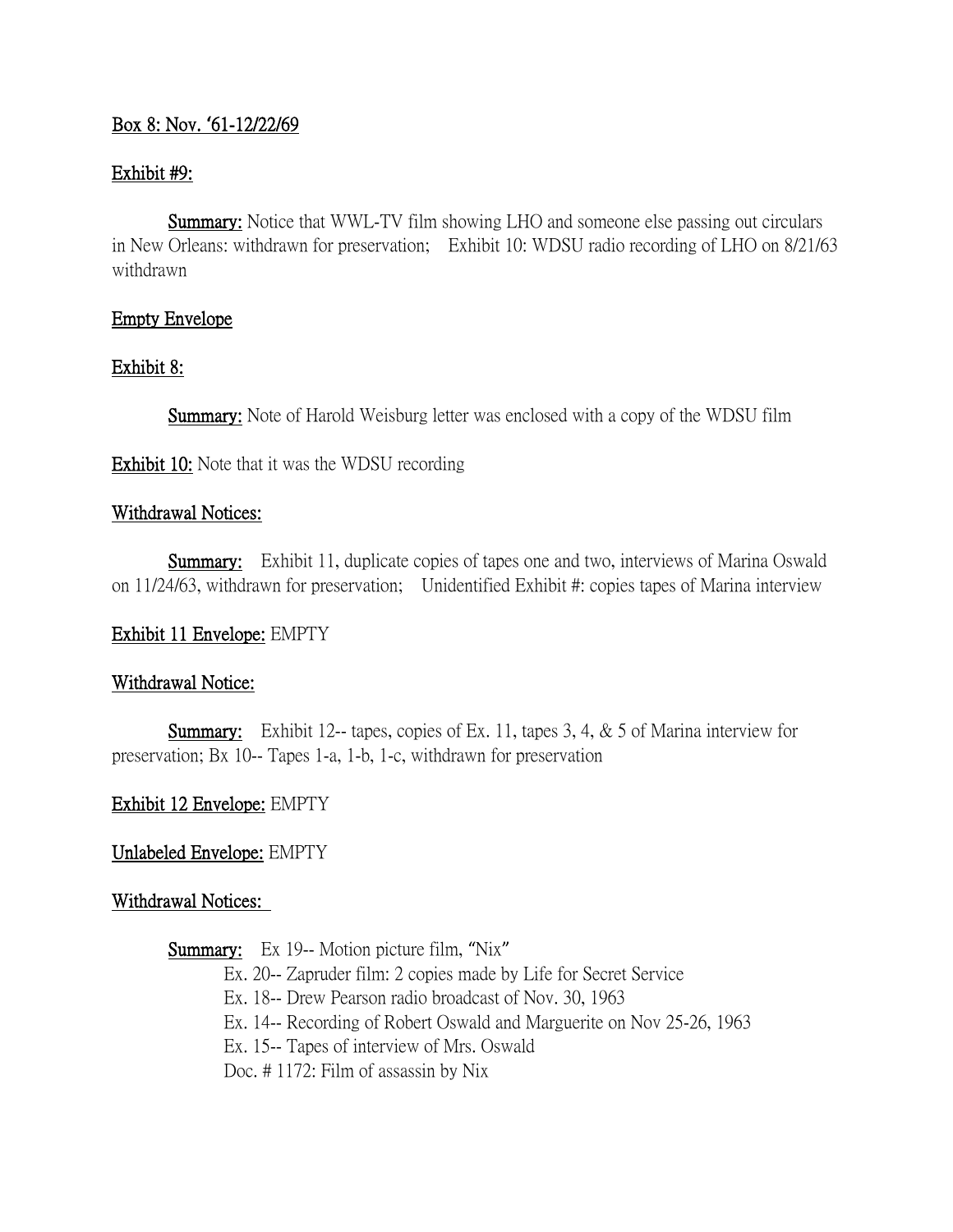## Exhibit 19 Envelope: EMPTY Exhibit 20 Envelope:

Summary: Memos about the Zapruder film, negatives of film, and Kodak box the film was in

Exhibit 17: Colored Slides

Summary: Slides of the motorcade and day of the assassination

Exhibit # 18: Robert E Croft negatives

Summary: Negatives from Nov. 22, 1963

#### Exhibit #20:

Summary: 2 copies of a letter form LIFE magazine about their claim to the Zapruder film and their control of it.

## Checkout Notice

Summary: Exhibit 23 in box 15 is checked out

## Exhibit 21 Envelope

Summary: Recordak film taken by DPD of all physical evidence prior to surrendering it to the FBI

## Exhibit # 22: Protective Research Section November 61-November 63

Summary: A report on the threats, dangers to the President and included a breakdown of investigations in Dallas, Houston, San Antonio, El Paso, and those which were not investigated in Texas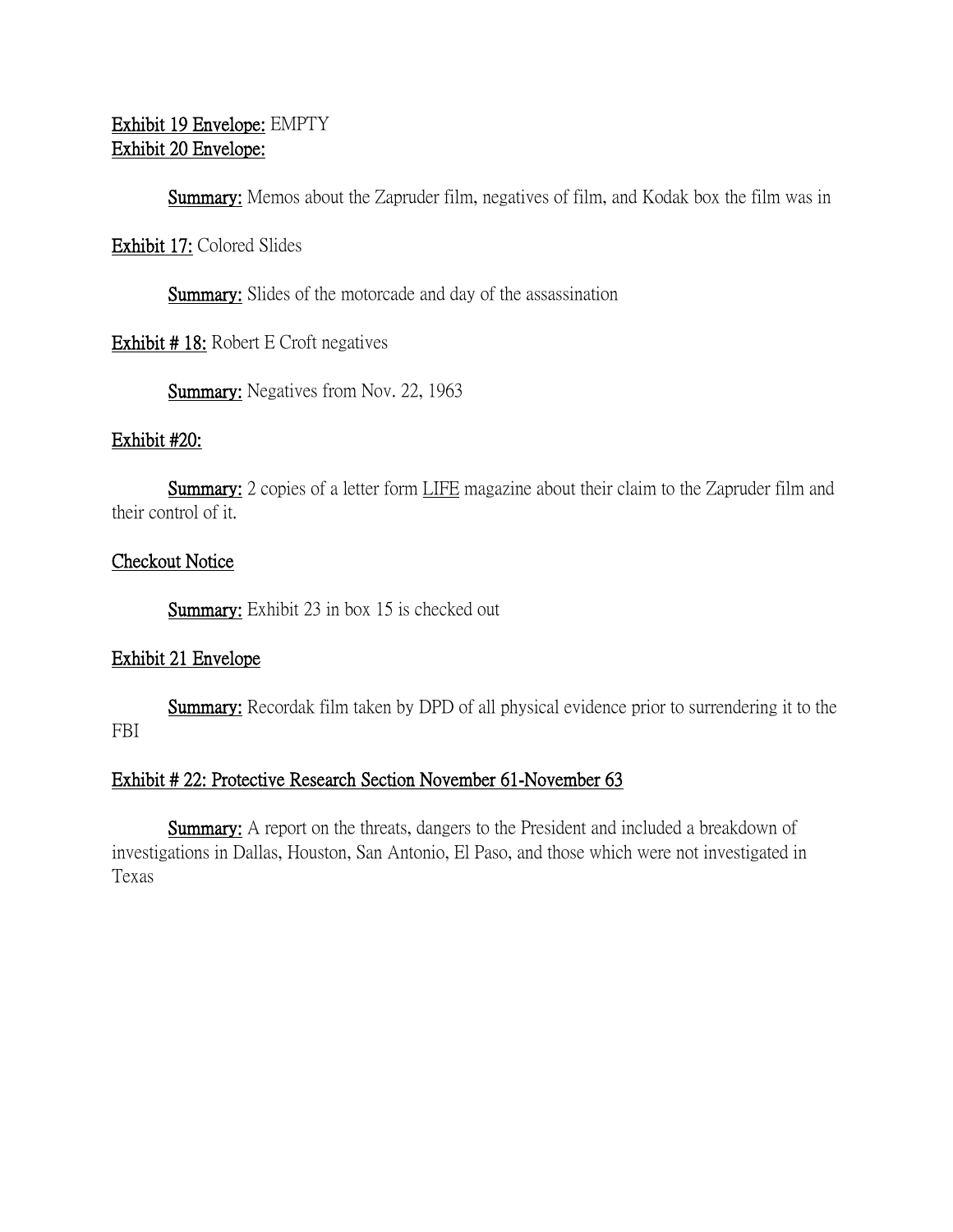## Box 9:

Summary: [This box contained volumes of the investigation into the deaths of President Kennedy and Lee Harvey Oswald.]

#### Investigation Of the Assassination of President John F. Kennedy November 22, 1963

Summary: This document contained three parts.

I: The information about the assassination of JFK and the identification of LHO as shooter

II: Sets forth evidence that LHO is the killer

III: Sets out exhibits that accompany this report

#### Vol 1 of the Exhibits which accompany the first document

Summary: This includes pictures of LHO, the bullet, crime scene, Dealey Plaza, rifle, etc

#### Vol 2 of the Exhibits which accompany the first document

Summary: This includes the handwritten notes of LHO, drafts of papers, articles, letters, and his "historical diary"

## Vol 3 of the Exhibits which accompany the first document

Summary: This includes letters to LHO, and other documents which prove his Soviet connections

#### Investigation of the Killing of Lee Harvey Oswald Dallas, Texas November 24, 1963

**Summary:** This report covers the killing of Oswald by Jack Ruby

## Investigation of the Killing of Lee Harvey Oswald Dallas, Texas November 24, 1963 Supplemental Report

Summary: This covers additional investigations concerning the killing of LHO by Jack Ruby

## The Assassination of President John F. Kennedy November 22, 1963 and the Killing of Lee H. Oswald November 24, 1963 Visual Aids

Summary: The exhibits section gives a listing of visual aids, assassination site photos, and Oswald killing site photos. The Narrative lists the order of events of the assassination and film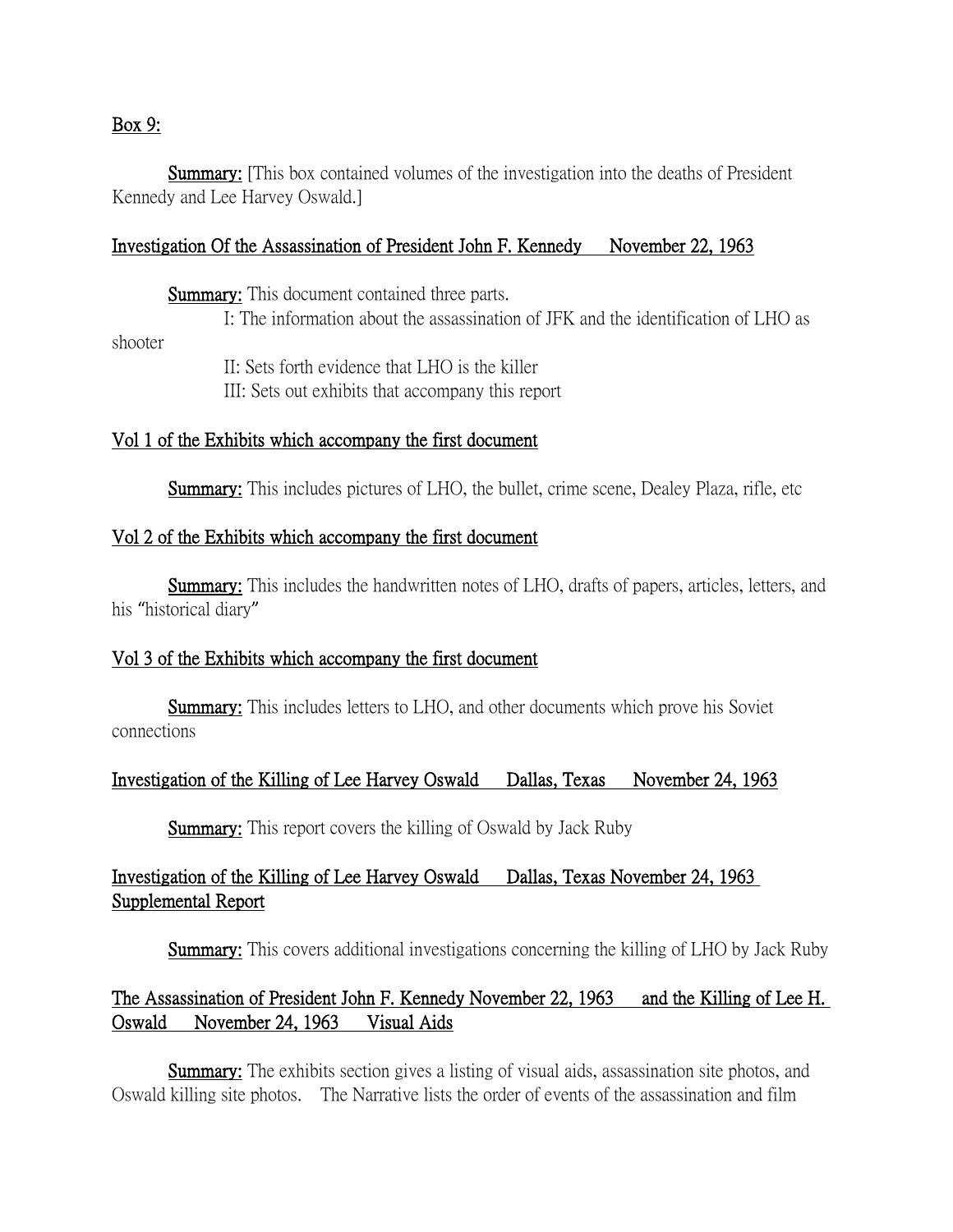footage. The last section gives information about the Oswald killing, the order of events, and film footage.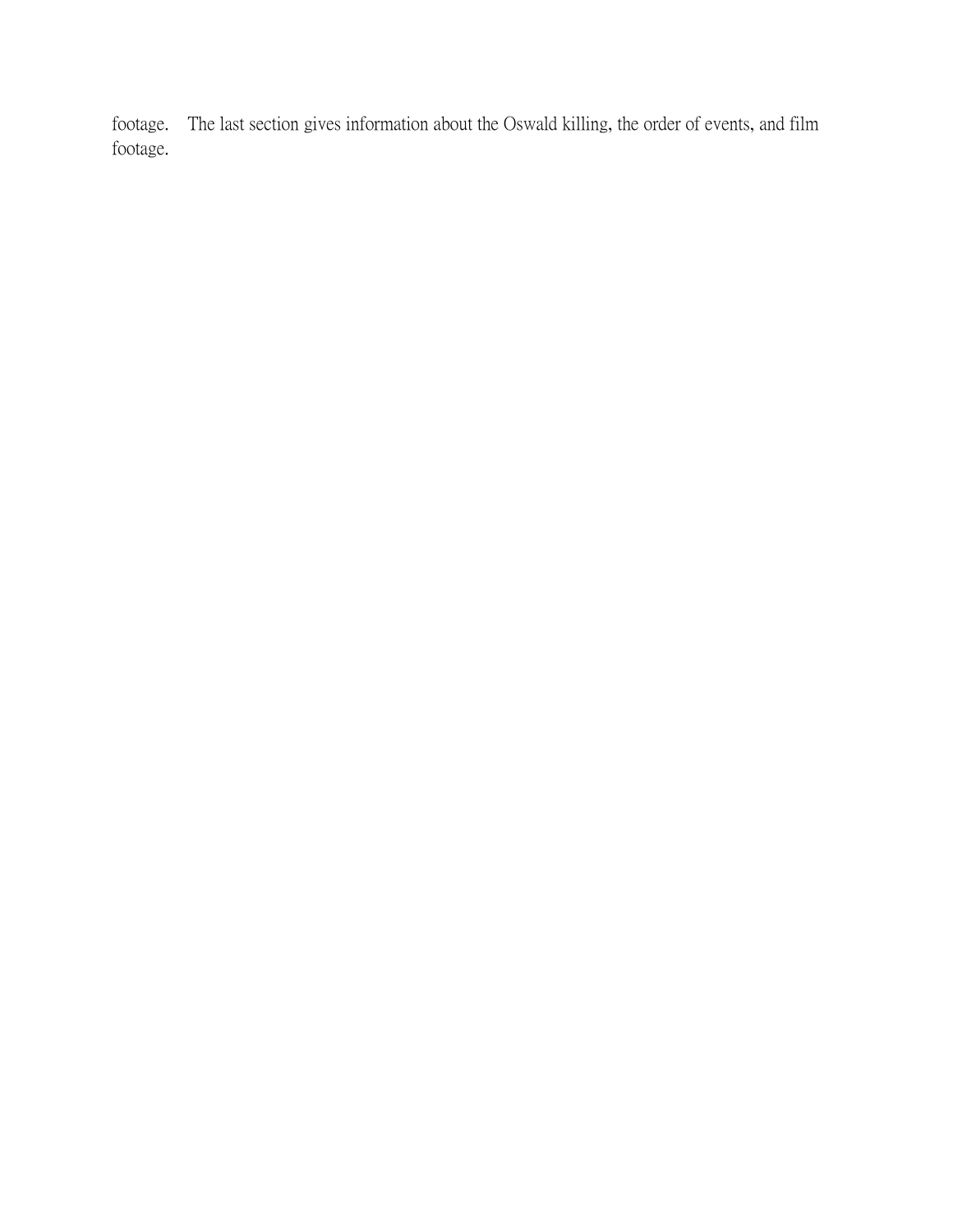## Box 10:

## Secret Service Documents Recvd from CIA 3/77: 11/23/63-4/10/64

Summary: USSS reports dealing with taped interviews; Oswald's correspondence, notebook, and background material including the transcript and notes of an interview with Oswald after his alleged defection.

Reports of Interest: 515--Information on the notebook found on Oswald 517--Information of Oswald's cousin Marilyn Murrett; possession and practice with the rifle; and pamphlets "FPCC" origins. 487--Letters written to Robert Oswald from Lee H. Oswald while in Russia; includes will. 407--Summary of New Orleans investigation 319--USSS reports on interviews in regards to Lee H. Oswald 641--Chronology of residences and places of employment for LHO from

the time he returned to Fort Worth from the Soviet Union till 11-22-63.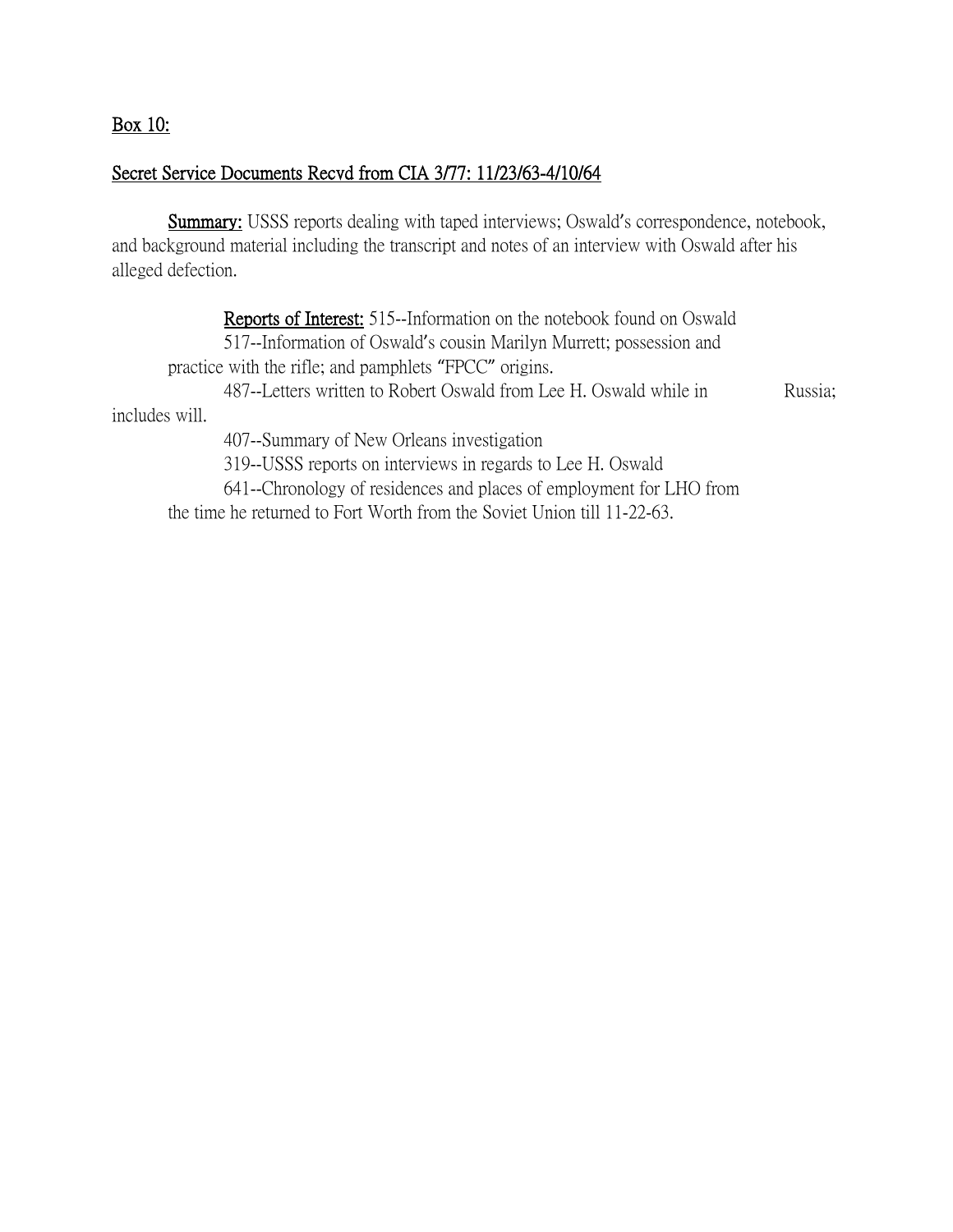# Box 11:

Summary: This is a grouping of index cards which serve as an index, listing Secret Service documents by box and folder, but it is inaccurate.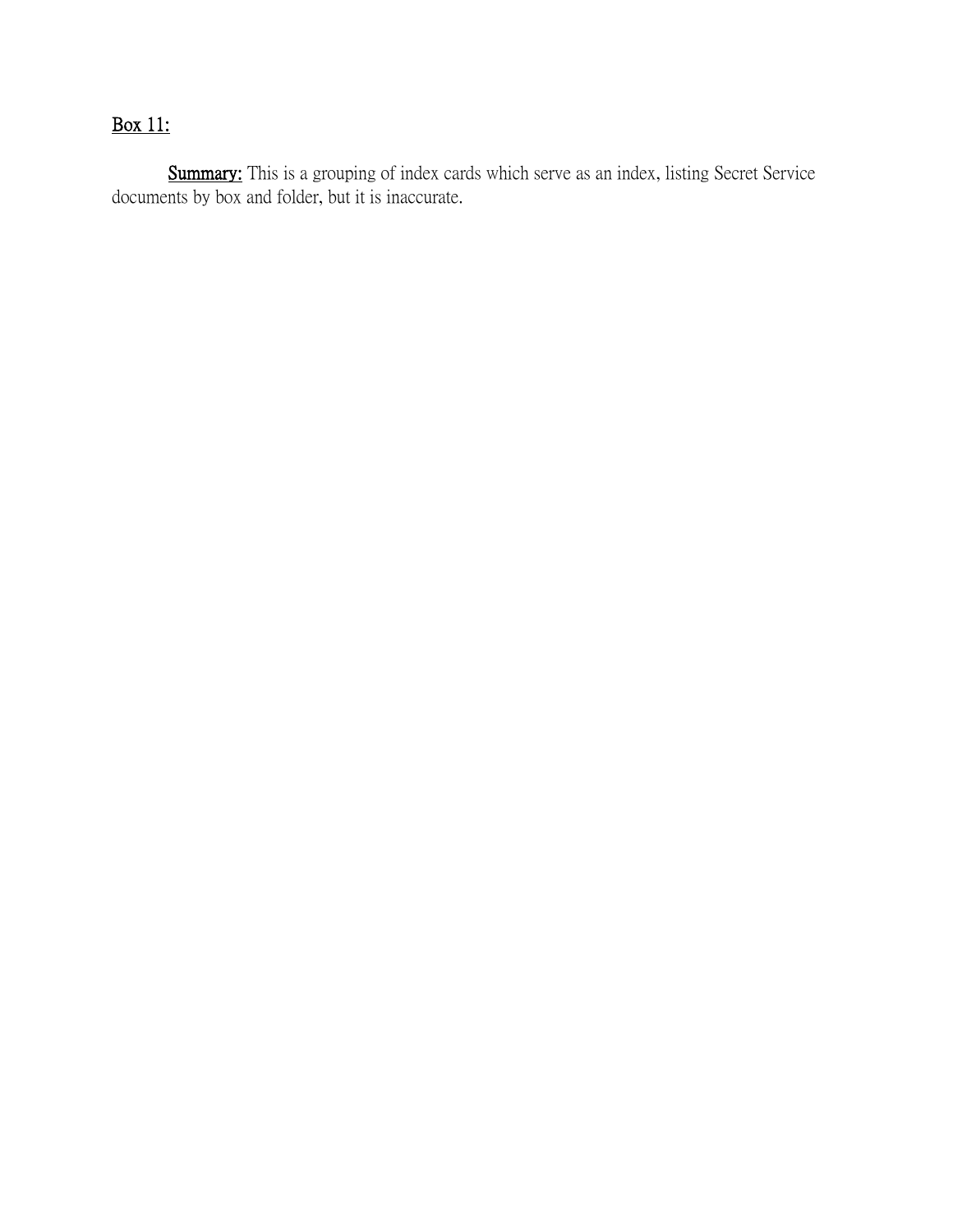## Records of the JFK Assassination Records Collection Box 1of 1:

## RG87: Doc 17: [Open--needs RIF]: 12/17/63-10/24/75

Summary: This folder includes FBI reports recently declassified on the Paines, Mark Lane, A. J. Hidell, Jean Hill, Leon Cooke, and Jack Ruby.

Reports Of Interest: 1402-- Information on Lane, meetings, and theories 1139-- This reports gives information about how stores are taking more precautions with selling guns in the mail